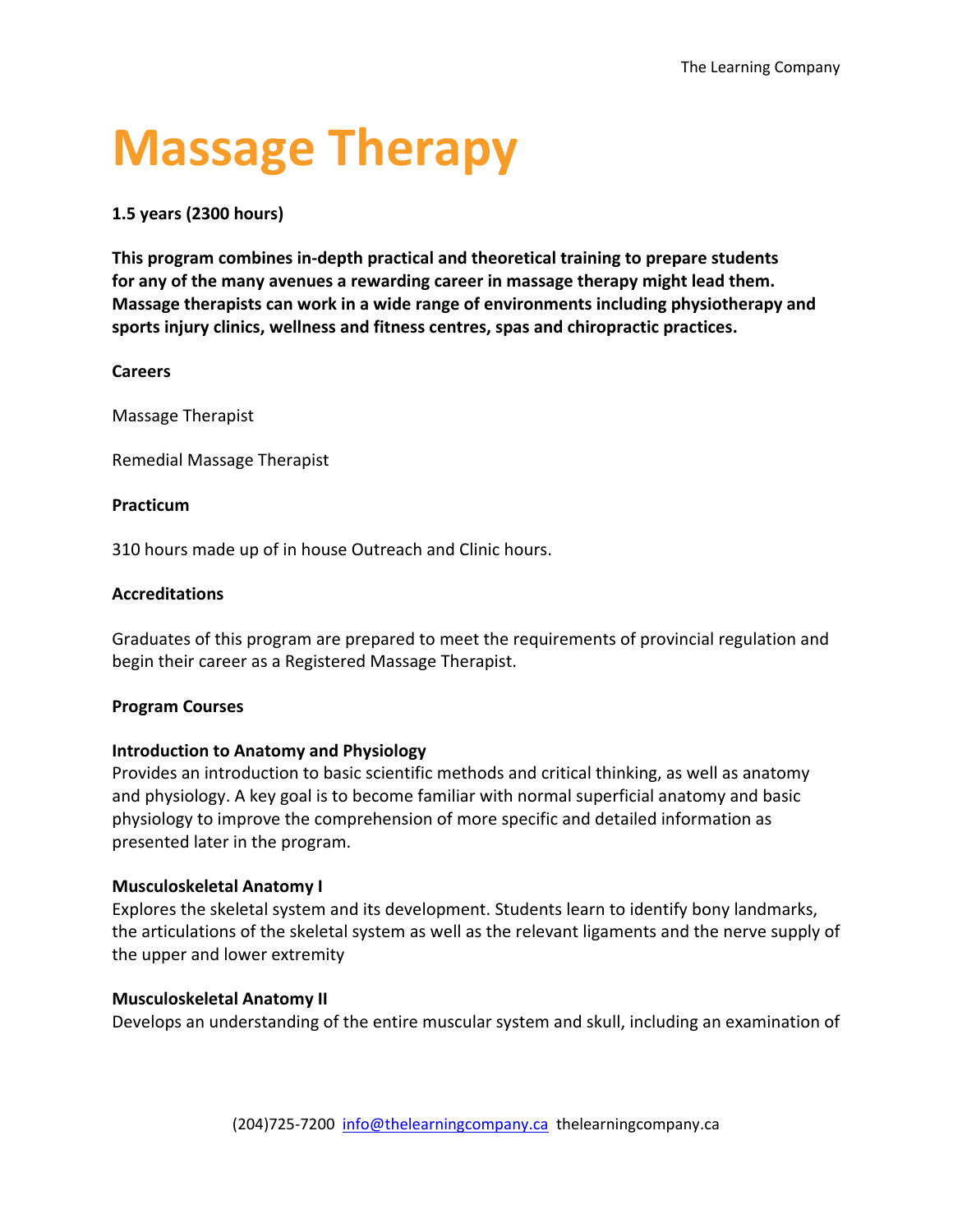location, origin, insertion, action and nerve supply of each muscle. Instructors also demonstrate and guide accurate palpation of accessible muscles.

#### **Musculoskeletal Anatomy III**

Studies the muscular system of the vertebral column, thorax, abdominal wall, abdominopelvic cavity and the perineum, including a thorough examination of the location, origin, insertion, action, and nerve supply of each muscle. Along with the above, accurate palpation of accessible muscles is demonstrated with guided practice of proper techniques.

## **Pathophysiology I**

Provides an understanding of blood and its disorders. Students learn about the immune system, its organization and components as well as its disorders. A key goal is to familiarize students with normal physiology and then the pathophysiology association with the system.

## **Pathophysiology II**

Provides an understanding of systemic and/or orthopedic pathology as it relates to the muscular, skeletal, nervous, endocrine, respiratory and circulatory systems. This course also provides an understanding of the normal physiology of the endocrine and circulatory systems.

## **Pathophysiology III**

Reviews pathophysiology as it relates to the digestive, urinary, reproductive, and the integumentary and endocrine systems.

## **Physiology I**

Explores how cells, tissues, organs and organ systems function together to create one organism. A key goal is to familiarize students with normal physiology to be able to comprehend pathological conditions as presented later in the program.

## **Physiology II**

Provides an understanding of the muscular system as well as the nervous system, including its organization and components, neurons, synapses and receptors, the central nervous system, the peripheral nervous system, and the cardiovascular system. A key goal is to familiarize students with normal physiology to be able to comprehend pathological conditions as presented later in the program.

## **Clinical Massage Treatments I**

Develops an understanding of postural dysfunctions and its treatment utilizing all manual therapy techniques including hydrotherapy and rehabilitation exercises. Examine postural dysfunctions (fascial and muscle imbalances, ITB friction syndrome, patellofemoral syndrome, hyper/hypolordosis, scoliosis), overuse injuries (plantar fasciitis, periostitis and compartment syndromes, tendonitis, bursitis, adhesive capsulitis), conditions of the head and neck (WAD, torticollis), joint dysfunctions (DDD, OA, RA, AS, and gout), review musculoskeletal injuries.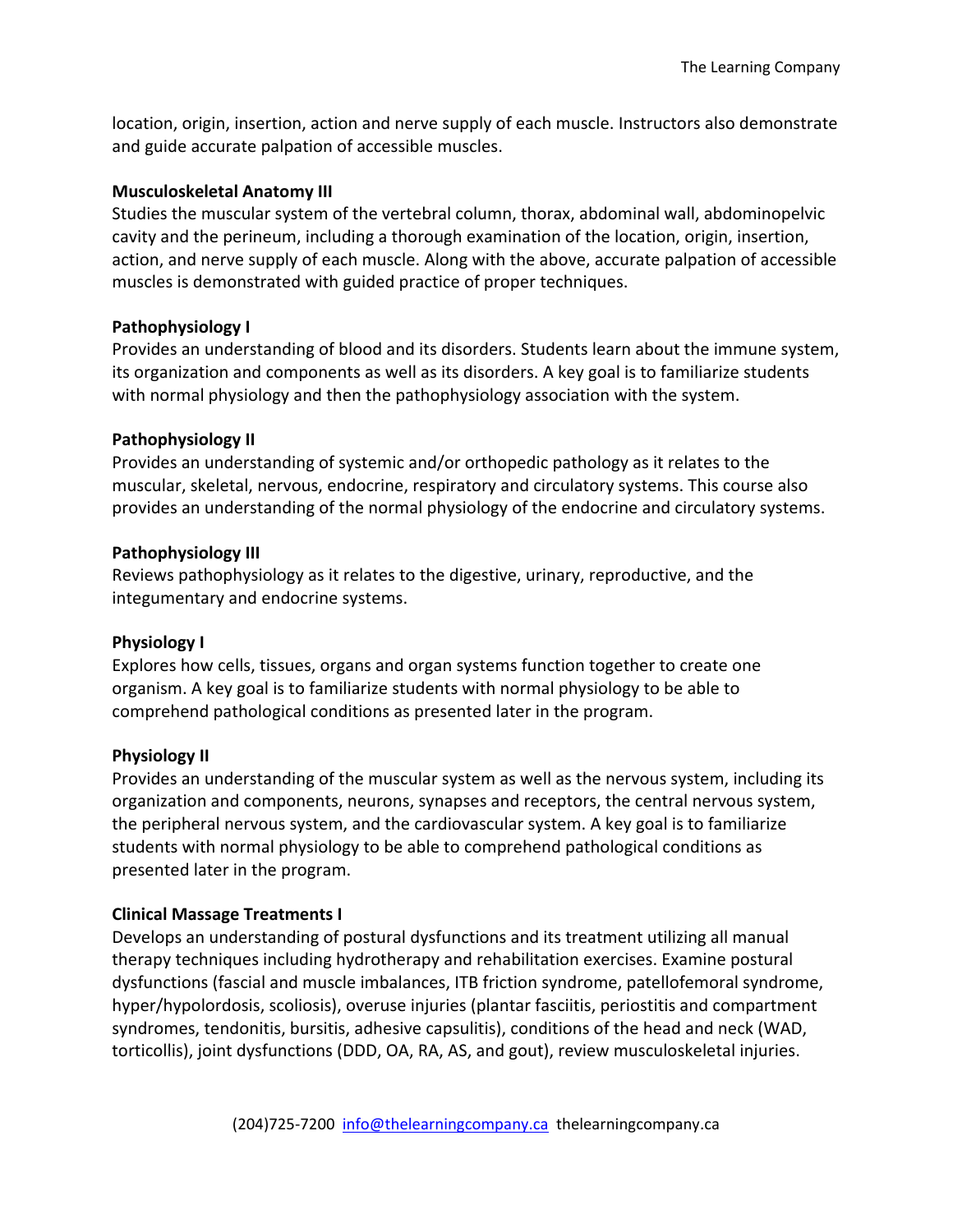# **Clinical Massage Treatments II**

Provides an understanding of CNS disorders including communication aids, ambulation aids, decubitus ulcers, seizures, hemiplegia, spinal cord injury, cerebral palsy, polio, MS, Parkinsons, respiratory conditions (sinusitis, chronic bronchitis, emphysema, asthma), systemic conditions (fibromyalgia and chronic fatigue syndrome, dupuytren's contracture, osteoporosis, cancer, diabetes), circulatory dysfunctions (hypertension, heart failure), and compression and peripheral nervous system conditions. Students also learn about the treatment of CNS disorders utilizing all manual therapy techniques including hydrotherapy and rehabilitation exercises.

# **Clinical Massage Treatments III**

Provides opportunity to review treatment and assessment (utilizing all manual therapy techniques including hydrotherapy and rehabilitation exercises) for all conditions learned to date. Students address research, create poster projects and prep for board exam practice/prep. Students also review how to interpret assessment findings in order to formulate a clinical impression/differential diagnosis for all previous conditions covered.

# **Orthopedic Assessment I**

Provides the understanding of orthopedic physical assessment in a straightforward, systematic approach to performing a neuromusculoskeletal assessment and the rationale behind various aspects of the assessment. This course provides an understanding of principles and concepts of assessment, gait and posture analysis.

## **Orthopedic Assessment II**

Students develop an understanding of orthopedic physical assessment in a straightforward, systematic approach to performing a neuromusculoskeletal assessment and the rationale behind various aspects of the assessment. This course provides an understanding of principles and concepts of assessment, as well as assessment of the shoulder, elbow, forearm, wrist, hand and hip.

## **Orthopedic Assessment III**

Provides an understanding of orthopedic physical assessment in a straightforward, systematic approach to performing a neuromusculoskeletal assessment and the rationale behind various aspects of the assessment. This course provides an understanding of principles and concepts of assessment, as well as assessment of the knee, lower leg, ankle and foot. As well, a review of all orthopedic assessment studied thus far, as well as practice using orthopedic assessment with case studies.

## **Orthopedic Assessment IV**

Builds on the foundation formed in previous courses, students continue to develop their knowledge of orthopedic physical assessment and obtain an even greater understanding of the concepts and principles of assessing the spine and peripheral joints.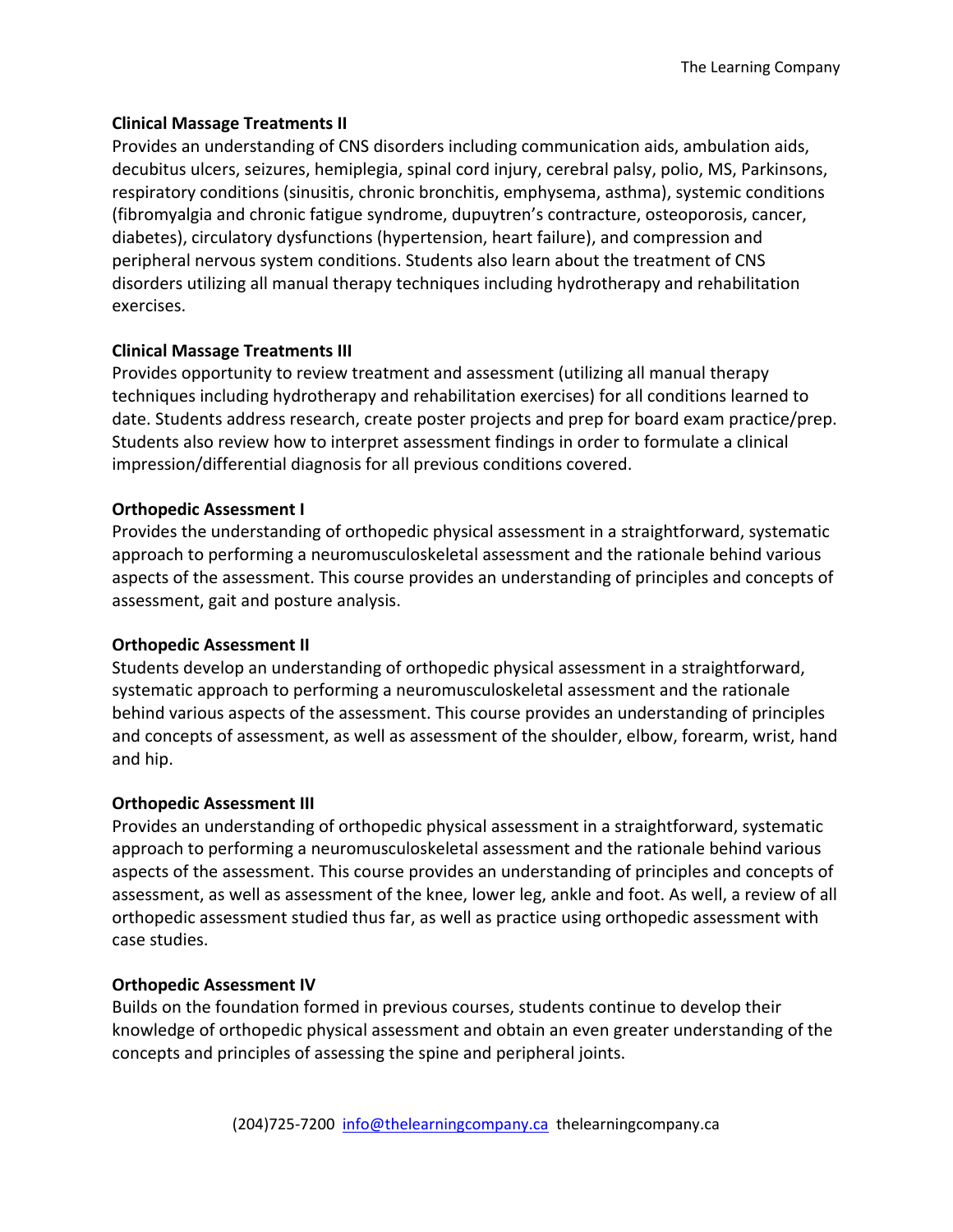# **Pharmacology**

Introduces the general principles underlying the use of drugs. In addition, students are introduced to common uses and effects of drugs, implications of how medications are administered, and client safety guidelines to incorporate into everyday practice.

## **Communication and Ethics**

Provides an understanding of the acceptance of responsibility for professional communication, conformance to intraprofessional and inter-professional communication methods and standards, and use of conflict resolution and problem solving techniques. It will also provide an understanding of the establishment of professional client relations, formation of sound judgments about therapeutic vs. non-therapeutic boundary and trust issues, and the formation of sound judgments about sexual impropriety, boundary and trust issues.

# **Business and Legal Practice**

Reviews accepted business management concepts, the establishment of external business relationships, the development of adequate documentation and record keeping, conformance to common law, and participation in quality assurance program.

# **Introduction to Research**

Introduces the topic of research including what research is, the importance of research, and the various methods that researchers use to investigate problems. As part of the course, students are challenged to develop a research proposal.

# **Clinical Rehabilitation and Kinesiology**

Provides an understanding of the application of general principles of kinesiology, general principles of therapeutic exercise, the application of range-of-motion exercises, and the application of resistance/strength exercises. As well, this course will provide an understanding of the application of cardiovascular exercise, application of static control, movement and functional rehabilitative applications, and design of an exercise program.

## **Exercise and Nutritional Physiology**

Explores basic concepts of exercise physiology, the role of macro nutrients, the role of micronutrients, the role of fibre, and basic nutritional concepts.

# **Massage Theory and Practice**

Reviews the history and contemporary use of Massage Therapy, the application of various massage theories, the practice of appropriate client care, support of public health practices and the application and understanding of Swedish massage techniques.

# **General Principles and Techniques I**

Provides an understanding of general treatment principles, stretching, joint mobilization techniques, traction & nonspecific mobilization, lymphatic drainage, and hydrotherapy.